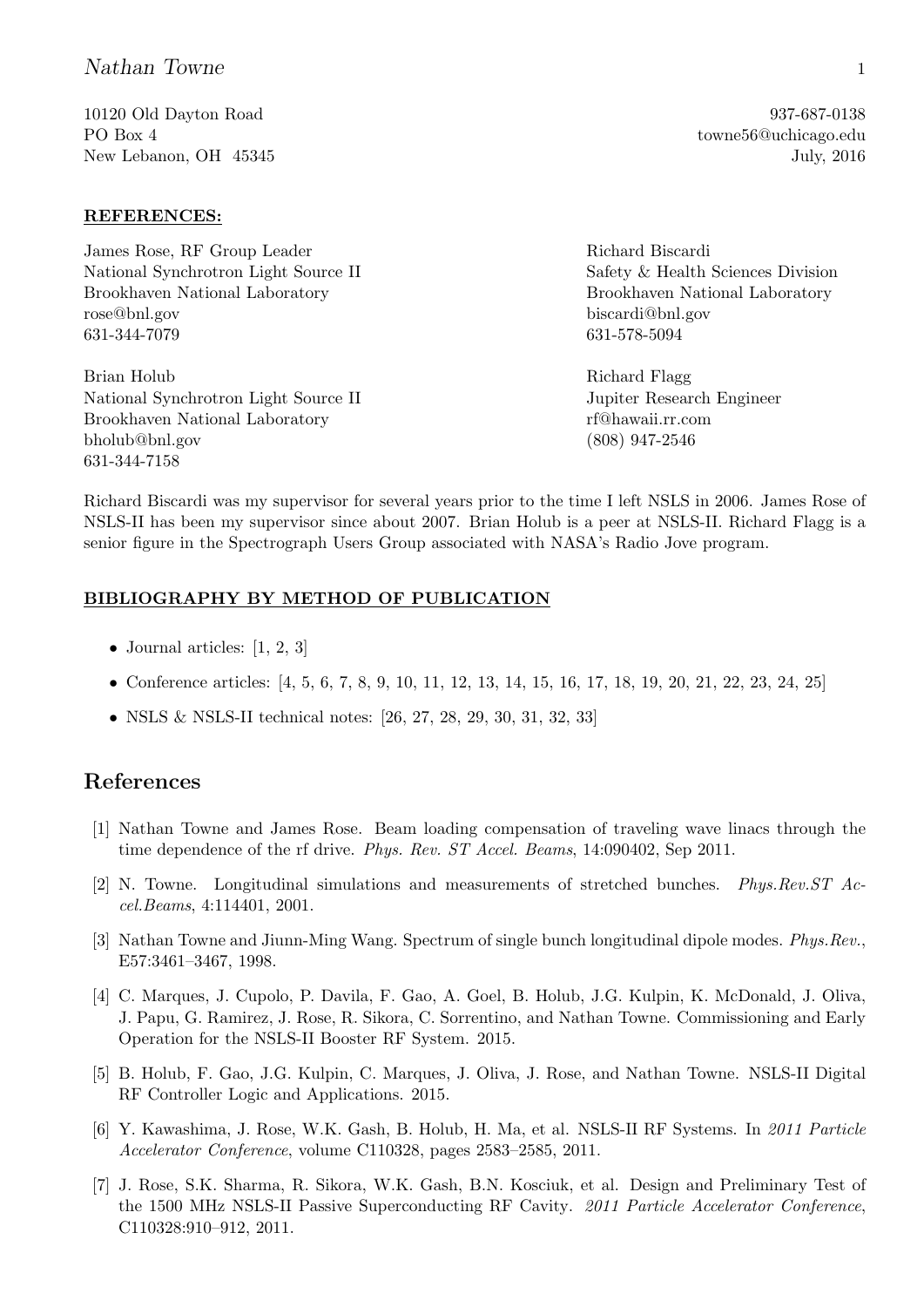- [8] Nathan Towne, Hengjie Ma, and James Rose. Linear-Quadratic-Gaussian Controllers for Single-Frequency RF Systems and Short Bunches in NSLS-II. In Particle accelerator. Proceedings, 23rd Conference, PAC'09, Vancouver, Canada, May 4-8, 2009, page WE5PFP068, 2010.
- [9] J. Rose and N.A. Towne. Bunch Lengthening Harmonic System for NSLS-II. 2008 European Particle Accelerator Conference, C0806233:MOPP152, 2008.
- [10] A. Blednykh, W. Guo, P. Mortazavi, J. Rose, and N.A. Towne. Conceptual Design of the NSLS II RF Systems. 2007 Particle Accelerator Conference, C070625:2550, 2007.
- [11] Samuel Krinsky, J. Bengtsson, J.S. Berg, Michael Blaskiewicz, A. Blednykh, et al. Collective effects in the NSLS-II storage ring. In 2007 Particle Accelerator Conference, New Mexico, pages 1344–1346, 2007.
- [12] A. Blednykh, S. Krinsky, B. Podobedov, J. Rose, N.A. Towne, and Jiunn-Ming Wang. Harmonic cavity performance for NSLS-II. 2005 Particle Accelerator Conference, C0505161:2544, 2005.
- [13] J.B. Murphy, J. Bengtsson, R. Biscardi, A. Blednykh, G.L. Carr, et al. NSLS-II: The future of the NSLS. In 2005 Particle Accelerator Conference, volume C0505161, page 3345, 2005.
- [14] B. Podobedov, J.M. Ablett, L. Berman, R. Biscardi, G.L. Carr, et al. NSLS Upgrade Concept. 2003 Particle Accelerator Conference, C030512:241, 2003.
- [15] N. Towne. Simulated Growth Rates for Single Bunch Instabilities Driven by a Resistive Impedance. 2003 Particle Accelerator Conference, C030512:3168, 2003.
- [16] N. Towne. Fokker-Planck Simulations of Bunched Beams: High-Q RF Modes and Response Functions. 2001 Particle Accelerator Conference, C0106181:3021–3023, 2001.
- [17] J.B. Murphy, I. Ben-Zvi, N. Towne, J.M. Wang, X.J. Wang, J.H. Wu, and V. Yakimenko. Beam dynamics for a photoinjected energy recovery linac at the NSLS. In P. Lucas, editor, 2001 Particle Accelerator Conference, Chicago, IL, volume 1, page 465, Piscataway, NJ, June 2001. IEEE and APS, IEEE.
- [18] N. Towne. Longitudinal Measurements and Simulations of Stretched Bunches in the NSLS VUV Ring. 2001 Particle Accelerator Conference, C0106181:3594–3596, 2001.
- [19] M. Babzien, I. Ben-Zvi, E. Blum, W. Casey, X. Chang, et al. Photoinjected Energy Recovering Linac Upgrade for the National Synchrotron Light Source. 2001 Particle Accelerator Conference, C0106181:350–352, 2001.
- [20] N. Towne. Analytic Properties of the Longitudinal Beam Transfer Function. 2001 Particle Accelerator Conference, C0106181:1924–1926, 2001.
- [21] J.M. Wang, S.R. Mane, and N. Towne. Single bunch beam breakup A general solution. "2000 European Particle Accelerator Conference, Vienna, Austria", pages 1179–1181, 2000.
- [22] J. Keane, P. Mortazavi, M. Thomas, N. Towne, and M. Woodle. The design, construction and performance of the 53-MHz RF cavities for the NSLS x-ray ring. 1999 Particle Accelerator Conference, pages 1028–1030, 1999.
- [23] N. Towne. Slow feedback loops for a Landau cavity with high beam loading. 1999 Particle Accelerator Conference, pages 1031–1033, 1999.
- [24] Nathan Towne. Stretched bunch shapes in the NSLS VUV ring. In A. Luccio and W. MacKay, editors, 1999 Particle Accelerator Conference, New York, NY, volume 4, pages 2828–2830, Piscataway, NJ, March 1999. IEEE and BNL, IEEE.
- [25] G. R. Mitchel and N. A. Towne. Characterization of subnanosecond heavy-ion bunches at the tascc superconducting cyclotron. In Steven T. Corneliussen, editor, 1993 Particle Accelerator Conference, Washington, DC, volume 3, pages 2415–7, Piscataway, NJ, May 1993. IEEE and APS, IEEE.